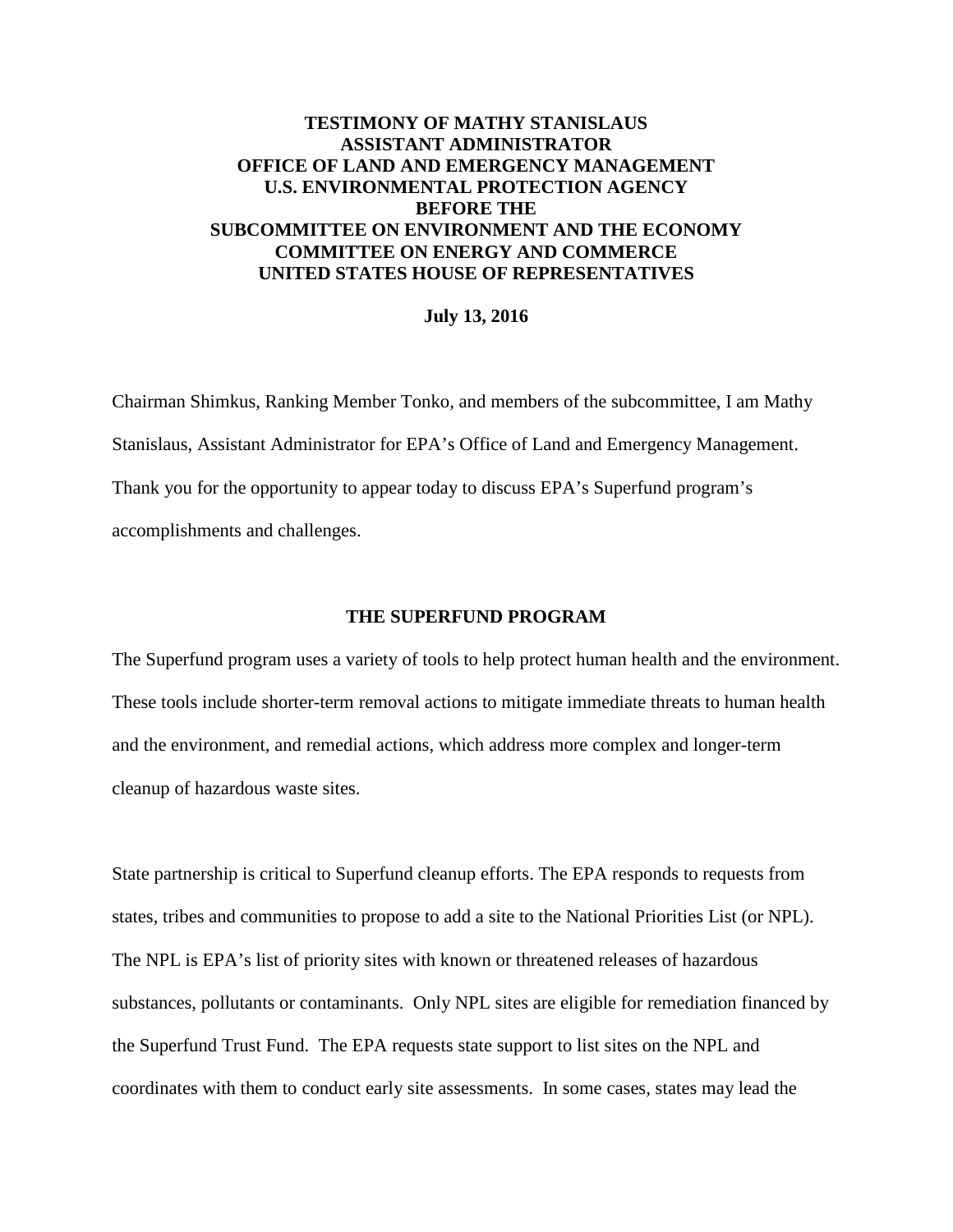remedial action work with EPA oversight. The EPA uses congressionally appropriated resources to fund states through cooperative agreements to participate meaningfully in the Superfund process. For example, states are often funded to conduct site assessment work.

#### *Removal/Emergency Response*

Each year, approximately 30,000 emergencies involving the release or threatened release of oil and hazardous substances are reported in the United States. These emergencies range from small-scale spills to large events requiring prompt action and evacuation of nearby populations. The EPA coordinates and implements a wide range of activities to ensure that adequate and timely response measures are taken in communities affected by hazardous substances and oil releases, where state and local first responder capabilities have been exceeded, or where additional support is needed.

The EPA conducts time-critical and non-time-critical removal actions when necessary to protect human health and the environment by funding response actions directly or overseeing and enforcing actions conducted by potentially responsible parties (PRPs). Through shorter-term actions, the Superfund program controls exposure to hazardous substances so that human health is protected while long-term cleanup is underway. For example, where the EPA determines that existing water supplies are unsafe due to releases from contaminated sites, we provide alternative sources of drinking water. The EPA has provided more than 2.1 million people near or on Superfund NPL sites with alternative sources of drinking water.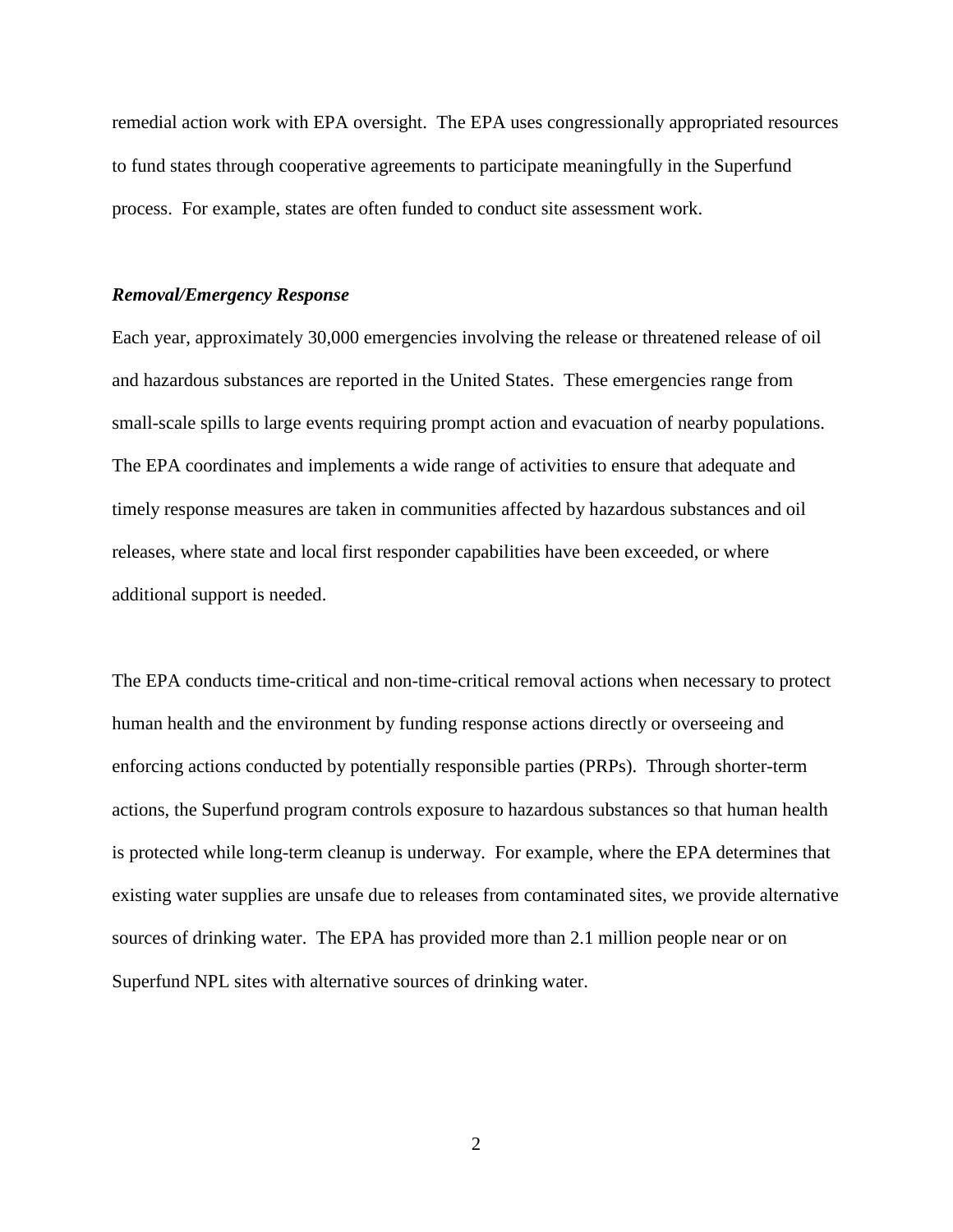In FY 2015, EPA's Superfund Removal and Emergency Response programs conducted or provided oversight for 278 emergency response and removal actions. To date, more than 11,000 emergency response and removal actions have been completed at both NPL sites and non-NPL sites to protect communities and reduce the immediate threat to human health and the environment.

### *Remedial Program*

The Superfund Remedial program continues to address complex, high-priority, longer-term cleanups. These cleanups have positive impacts on the lives of millions of Americans in thousands of communities across the country. EPA analysis of the latest census data found that approximately 53 million people live within 3 miles of a Superfund NPL site or a Superfund alternative approach site; roughly 17 percent of the U.S. population, including 18 percent of all children in the U.S. under the age of five. This population is predominately minority and low income, and is less likely to have a high school education than the U.S. population as a whole. As a result, these communities often lack sufficient resources to address health and environmental concerns.

Sites that the EPA adds to the NPL represent the nation's most serious uncontrolled or abandoned hazardous waste sites. Contaminated sites reflect both legacy practices and more recent activity. The sites on the NPL vary in size, complexity and contamination. Sites on the NPL commonly include manufacturing facilities, landfills, processing facilities and mining sites. The EPA analysis of NPL site listings from FY 2010 to FY 2016 (112 sites) indicate that nearly 50 percent of those sites are related to manufacturing activities which include metal fabrication,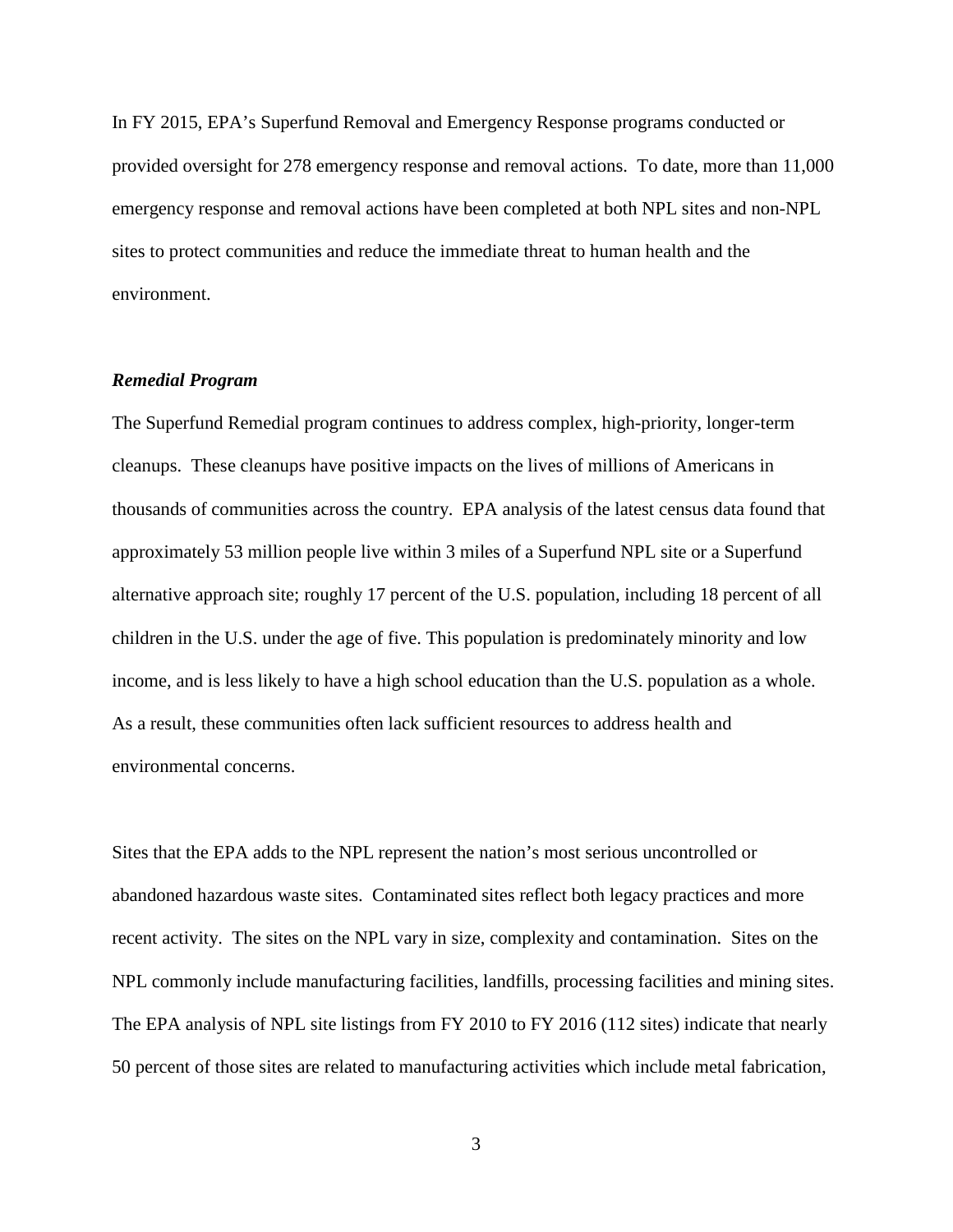lumber and wood product preservation/treatment and metals and mineral processing. Through FY 2015, the EPA and its state and tribal partners completed final assessments at more than 42,000 contaminated sites. In addition, through FY 2015, the EPA has added 1,714 sites to the NPL.

At 68 percent (1,177) of the more than 1,700 NPL sites, construction of the cleanup remedy has been completed. All response actions have been completed at 391 sites (approximately 22 percent of the sites on the NPL), resulting in deletion from the NPL. The Superfund program continues its focus on controlling potential human exposure at NPL sites. In FY 2015, human exposure was brought under control at an additional 10 sites resulting in a cumulative total of 1,439 NPL sites where human exposure is under control. And groundwater migration was brought under control at an additional 15 sites resulting in a cumulative total of 1,138 NPL sites where contaminated groundwater migration is under control.

Superfund cleanups reduce adverse human health impacts, including those affecting infants. A National Bureau of Economic Research study entitled "Superfund Cleanups and Infant Health," shows that Superfund cleanups reduce congenital abnormalities in infants by as much as 25 percent for those living within 5,000 meters of a site.<sup>[1](#page-3-0)</sup> Additionally, cleanups involving leadcontaminated soil have contributed to documented reductions in blood-lead levels in children. If left unaddressed, elevated blood-lead levels may result in irreversible neurological deficits, such as lowered intelligence and attention-related behavioral problems.

<span id="page-3-0"></span> <sup>1</sup> Currie, Janet, Michael Greenstone, and Enrico Moretti. 2012. "Superfund Cleanups and Infant Health". *American Economic Review,* 101(3): 435-441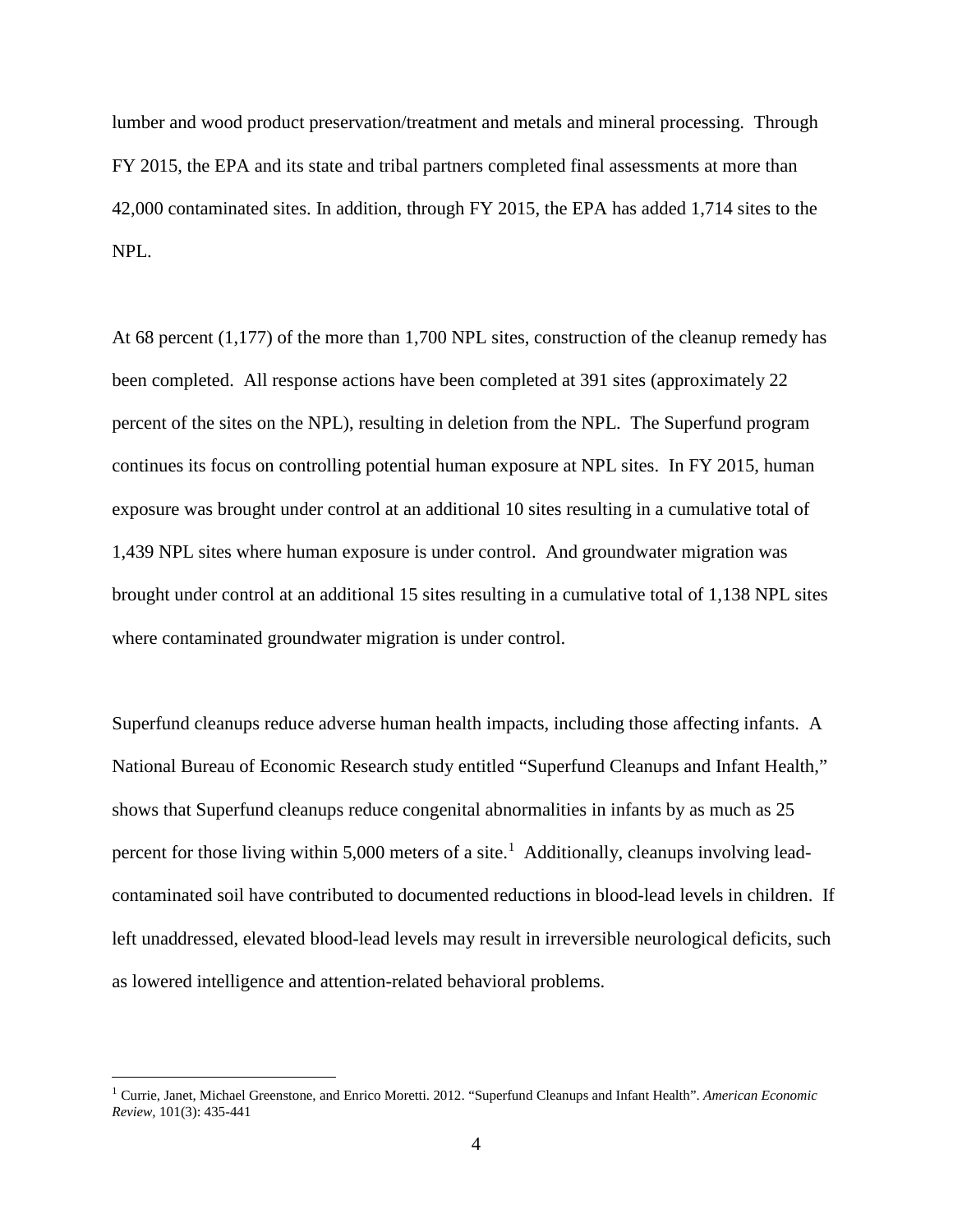Cleanups also have significant economic benefits. A study by researchers at Duke University and the University of Pittsburgh analyzed census tract data and found that deletion of sites from the NPL after cleanup raises the value of owner-occupied housing within three miles of the site by 18.6 - [2](#page-4-0)4.5 percent.<sup>2</sup> Property values also increased at the site listing and construction completion program milestones. Cleanups increase tax revenue for local communities and state governments, and help create jobs during and after cleanup. At more than 850 Superfund sites, EPA's engagement has enabled productive reuse. The EPA has data for 454 of these sites. At these 454 sites, 2015 data show approximately 3,900 businesses generating \$29 billion in sales. These businesses employed more than 108,000 people who earned a combined income of \$7.8 billion.[3](#page-4-1)

The Universal Oil Products Chemical Division Superfund site located in East Rutherford, New Jersey is an example of how cleanup can lead to beneficial use of a Superfund site. Once home to a chemical and solvent recovery facility, the site now supports several shopping areas and a rail line extension. The rail extension, known as the Sports Line, connects the commuter rail line on site with nearby MetLife Stadium, home of the New York Giants and New York Jets, and the site of the 2014 Super Bowl. Public transportation ridership on the Sports Line saves about 170,000 vehicle miles traveled for each football game. Businesses on site support about 254 jobs and contribute more than \$8 million in annual employment income to the local community.

<span id="page-4-0"></span> $2$  Gamper-Rabindran, Shanti and Christopher Timmons. 2013. "Does cleanup of hazardous waste sites raise housing values? Evidence of spatially localized benefits," Journal of Environmental Economics and Management 65(3): 345-360

<span id="page-4-1"></span><sup>&</sup>lt;sup>3</sup> For more information on Redevelopment Economics and in depth case studies please use the link below. https://www.epa.gov/superfund-redevelopment-initiative/redevelopment-economics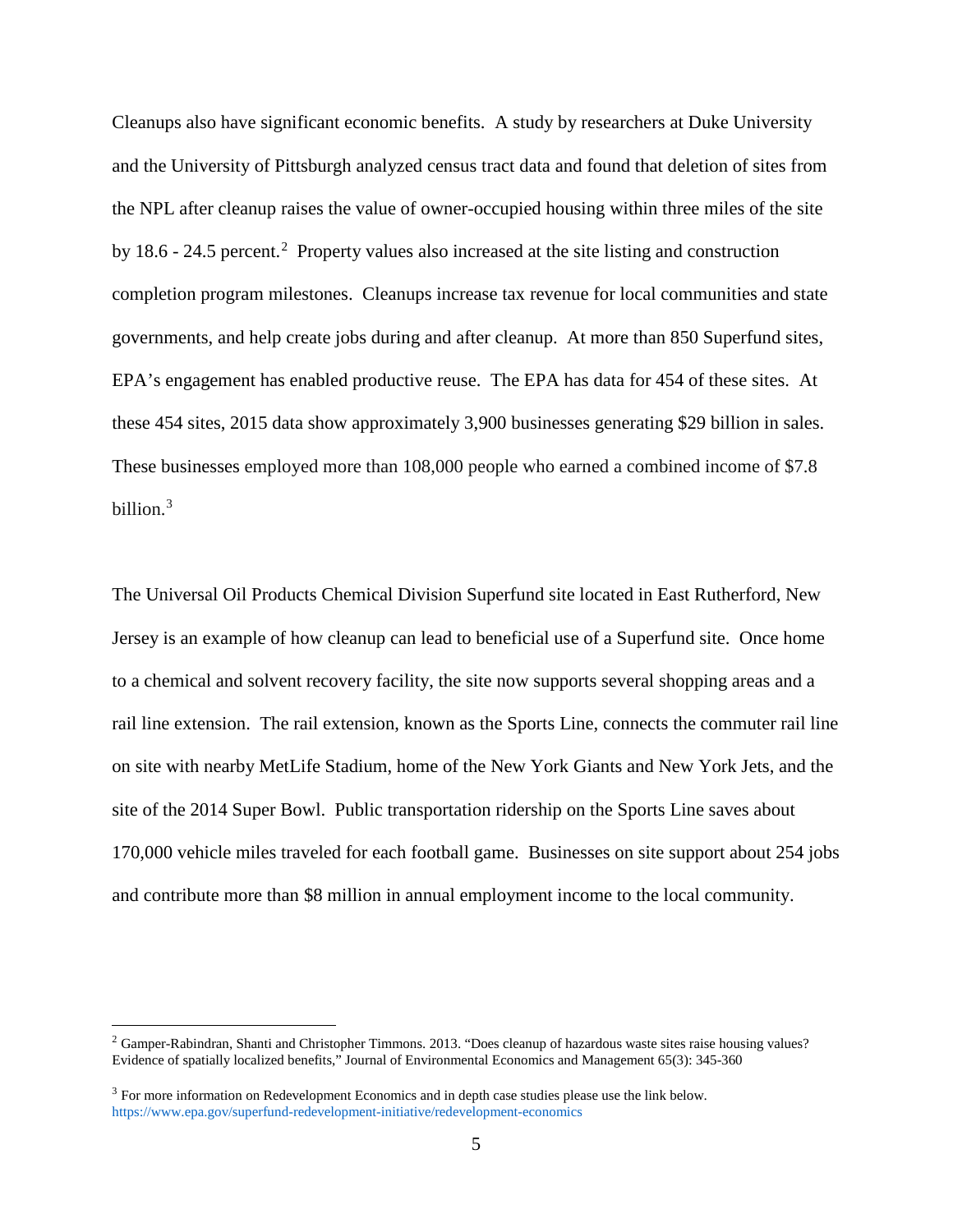There are many other examples of Superfund sites being returned to beneficial uses. The Plainwell Paper Mill is part of the regional Allied Paper Inc./Portage Creek/Kalamazoo River Superfund site in southwestern Michigan. Wastewater from paper mill operations, including operations at the 36-acre Plainwell Paper Mill property, resulted in the contamination of area soil and river sediments. By turning the mill property into a productive asset once again, the City of Plainwell hoped to revitalize the city's downtown, support local jobs and economic development, and increase property values and tax revenues. The city kicked off the project with a community-based reuse planning process that EPA sponsored. The City of Plainwell has created new interest in the city's downtown, supported local jobs and economic development, and increased area property values and tax revenues. Today, a private business and the City of Plainwell Public Safety Department employ 121 people on the site and contribute an estimated \$6.3 million in annual employment income to the local community.

The NL Industries/Taracorp Lead Smelter Superfund site in Granite City, Illinois was a battery reclamation facility and secondary lead smelter. Lead contamination from the site moved throughout 100 square blocks in three cities and affected about 1,600 residences, including areas where contaminated battery chips were used to fill in low-lying areas. The EPA funded the cleanup of more than 700 properties. The site's potentially responsible parties cleaned up an additional 800 residences and dozens of driveways, alleys and parking lots. Today, seven businesses continue to occupy the main industrial portion of the site, employing 96 people and accounting for more than \$17 million in sales revenues. An intermodal transportation terminal occupies a portion of the area affected by the site in Venice, Illinois.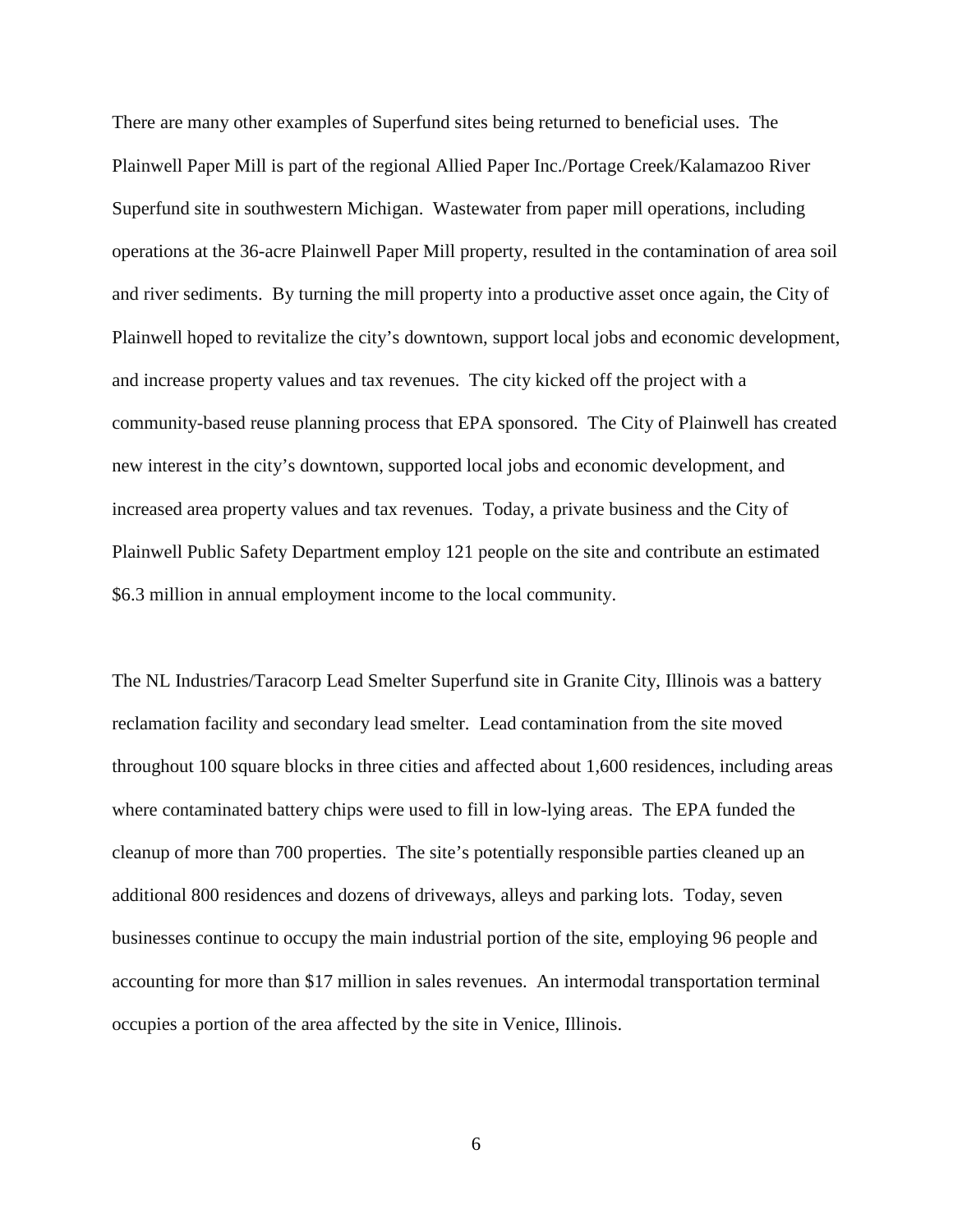The EPA also supports the cleanup and beneficial use of federal facility sites through its Superfund program oversight role. The Curtis Bay Coast Guard Yard in Baltimore, Maryland achieved the Construction Completion milestone in 2013. The EPA partnered with the Coast Guard and the State of Maryland to conduct an 11-year cleanup project which included excavating thousands of tons of contaminated soil and sediment while making use of innovative green practices. The cleanup contributes to the Chesapeake Bay restoration efforts and incorporates many sustainable manufacturing practices including creation of its own electricity from landfill gas at an on-site co-generation plant.

Throughout Superfund cleanup efforts, there is a commitment to involve communities and follow through on making a visible difference in communities. Transparency, access and public involvement are essential to meaningful and deliberate decision-making. The EPA helps communities effectively participate in EPA decision-making by providing technical assistance through our Technical Assistance Grants and Technical Assistance Services for Communities contract. Bringing together diverse groups of community members through forums such as the Community Advisory Group better informs our decisions and actions to protect Americans where they live, work, play, and learn.

We are paying particular attention to how the agency can improve its technical assistance processes. We recognize there are organizations outside of the EPA that provide independent technical assistance, and we are looking to expand opportunities for cooperation between the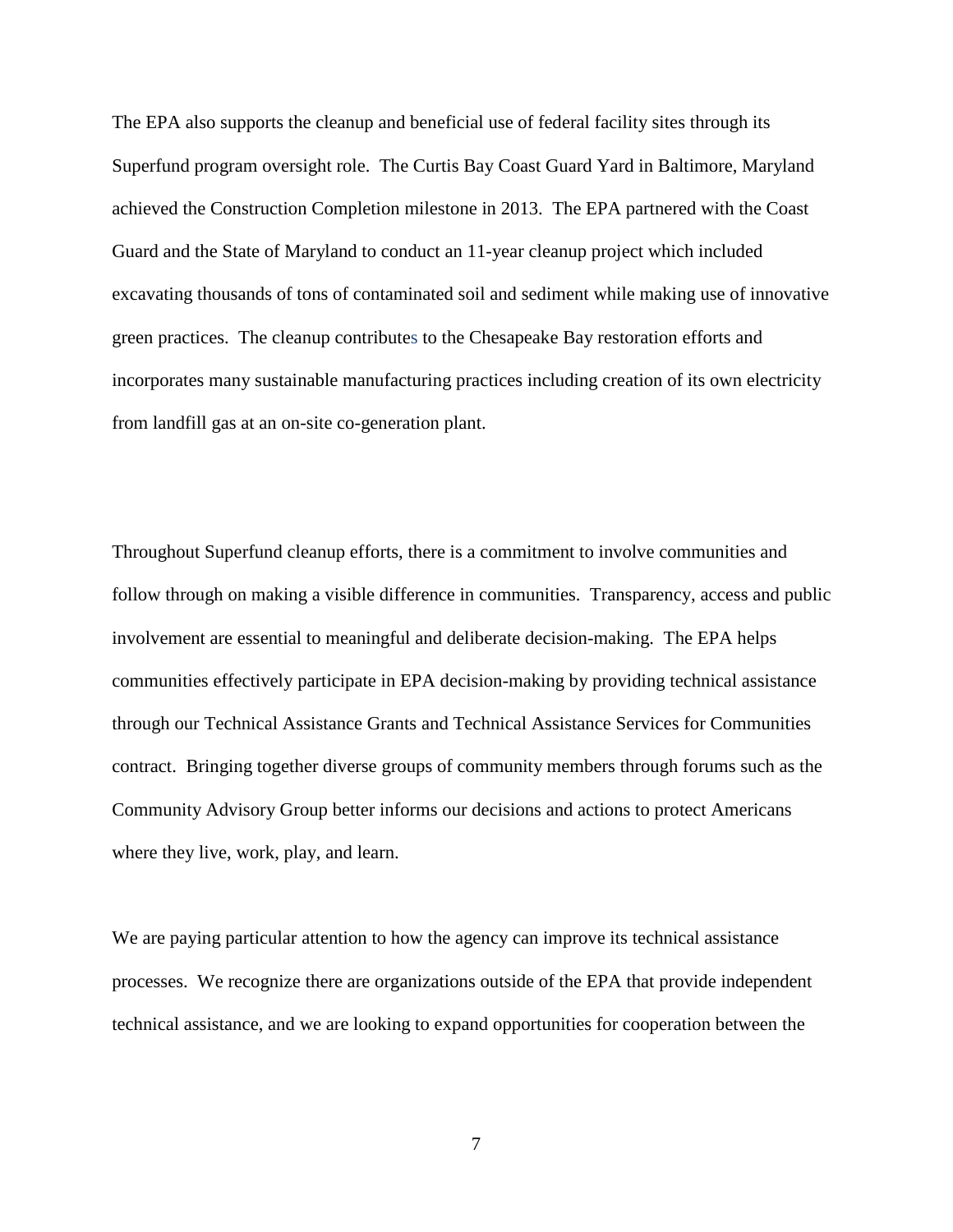EPA and colleges, universities, and nonprofits with the shared goal of assessing and addressing the unmet technical assistance needs of impacted communities.

As the Superfund program has evolved, the agency has looked for additional ways to assess remedial program progress and keep the public informed. To better measure long-term progress, the program adopted a Sitewide Ready for Anticipated Use measure. This measure tracks the number of NPL sites where construction is complete and all engineering and institutional controls are in place to ensure the remedy is protective for reasonably anticipated uses over the long-term. Those anticipated uses and needed controls are outlined in the site Record of Decision. Through FY 2015, the EPA determined 752 sites to be Sitewide Ready for Anticipated Use.

### *Leveraging Funds*

The EPA is continuing its efforts to efficiently utilize every dollar and resource available to clean up contaminated sites and protect human health. In FY 2015, EPA's Superfund program obligated more than \$443 million in appropriated funds, state cost-share contributions, and potentially responsible party settlement resources, to conduct cleanup construction, and postconstruction work at Superfund sites.

The EPA has been very successful in leveraging federal enforcement dollars to secure private party cleanups. In FY 2015, the EPA secured commitments from potentially responsible parties (or PRPs) of approximately \$2 billion to perform cleanups. In addition, PRPs committed to reimburse \$512 million of EPA's past costs from Superfund site cleanup work, the largest cost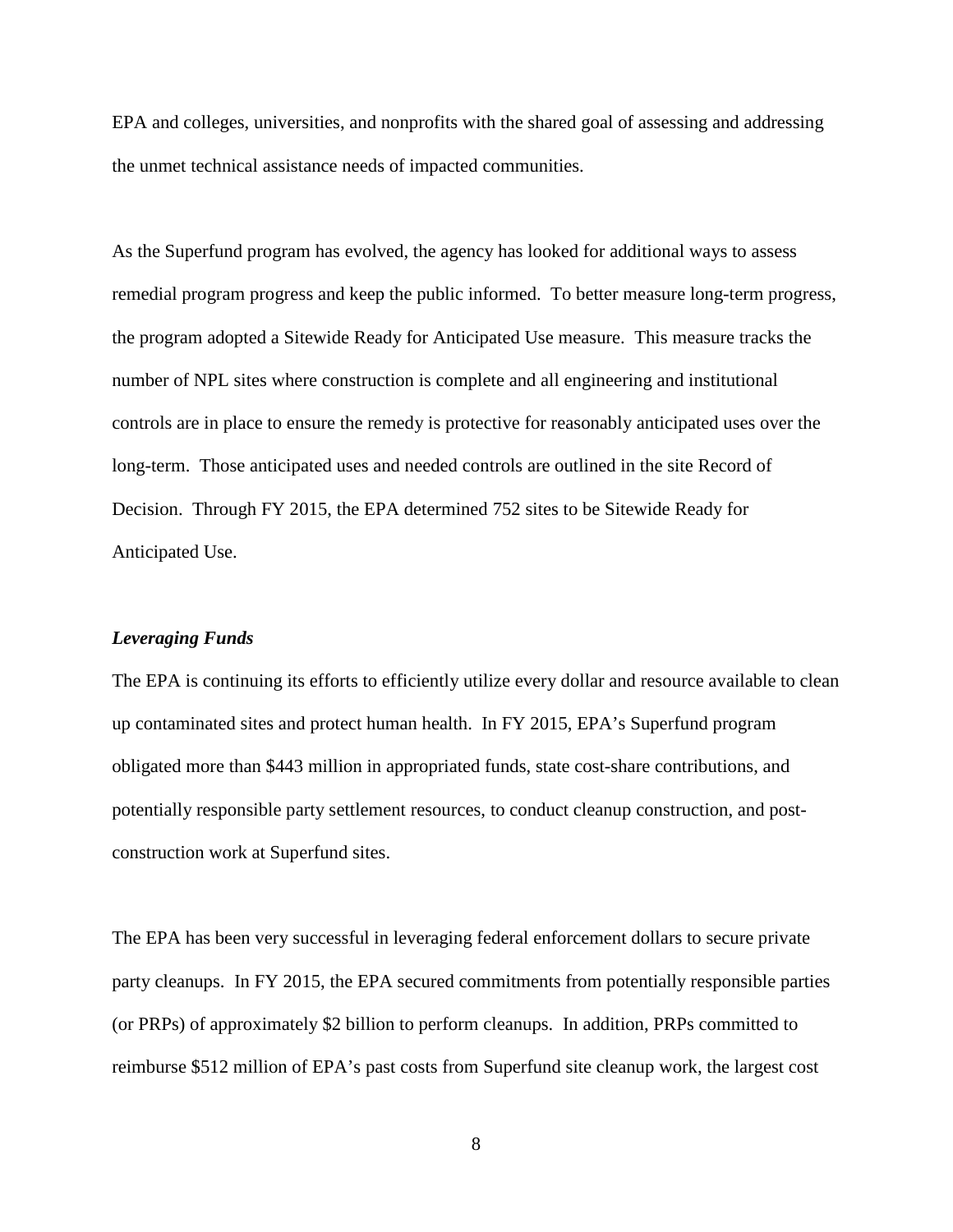recovery amount in Superfund program history. The cumulative value of private party cleanup commitments and cost recovery settlements is more than \$40 billion. The EPA's enforcement efforts have allowed the program to focus EPA's appropriated funds on sites where PRPs cannot be identified or are unable to pay for or perform the cleanup.

Further, a \$5.1 billion settlement addressing fraudulent conveyance claims against Anadarko Petroleum Corporation and Kerr McGee associated with the Tronox bankruptcy resulted in the largest bankruptcy-related award EPA has secured for environmental claims and liabilities. Of the \$5.1 billion, EPA was provided \$1.6 billion to help address specifically identified contaminated sites around the country, with an additional \$400 million provided for a multi-state response trust for cleanup work at EPA-led sites. In addition, approximately \$985 million of the settlement funding was designated to cleanup roughly 50 mine sites on or near the Navajo Reservation in Arizona and New Mexico.

The EPA has also been particularly effective in leveraging its appropriated funding through the use of potentially responsible party settlements to establish site-specific special accounts. Through the end of FY 2015, the EPA has collected approximately \$6.3 billion from potentially responsible parties and earned about \$445 million in interest. Of this amount, the EPA has obligated or disbursed \$3.3 billion for site-specific response actions. The EPA has multi-year plans to spend the \$3.5 billion remaining for site-specific response actions consistent with the settlement agreements negotiated with the PRPs for those sites. By using these funds to conduct response work at contaminated sites with viable PRPs, the EPA can focus appropriated resources on sites where PRPs cannot be identified or are unable to pay for or perform the cleanup.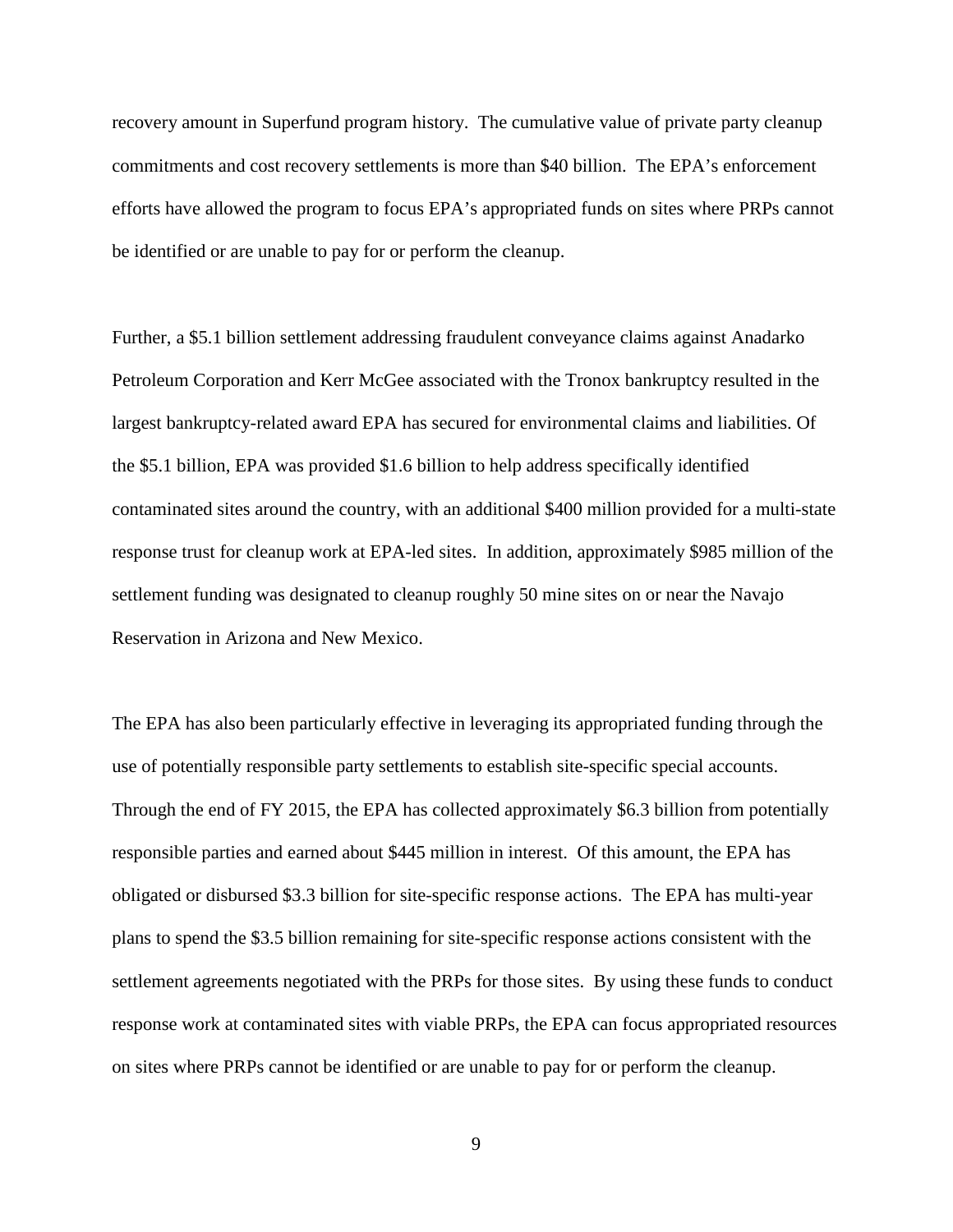### *Federal Facilities*

For more than 20 years, the EPA's Federal Facilities program has worked collaboratively with other federal departments and agencies to provide oversight specifically for NPL sites located on federally owned property to help ensure that CERCLA is implemented in a protective manner. There are 174 federal NPL sites, which accounts for 10% of all Superfund sites. Due to the size of these sites however, that 10% of total Superfund sites encompasses 42% of the total number of operable units that the Superfund program oversees.

In order to better demonstrate the incremental cleanup construction process that is underway nationally, the Superfund Federal Facilities Response program has begun targeting a percent construction complete measure specifically for federal Superfund NPL sites. This new measure is based on the average of three specific factors: 1) Operable Unit (OU) percent complete; 2) Total cleanup actions percent complete; and 3) Duration of cleanup actions percent complete (national cumulative). As of FY2015, the combined percent complete of federal facilities was 83%. As of FY2015, 372,913 acres of federal NPL land has been returned to beneficial use, which represents 78% of all Superfund site property.

The Federal Facilities office also maintains the Federal Agency Hazardous Waste Compliance Docket (Docket), which acts as an historical record of any federal property that has experienced a hazardous substance, pollutant, or contaminant release or that has been used for treatment, storage, or disposal of hazardous wastes. In the last several years, the Federal Facilities office has completed a review of 514 stalled sites that were on the Docket, and coordinated with its federal partners to identify what assessment work or cleanup work remained to be done at those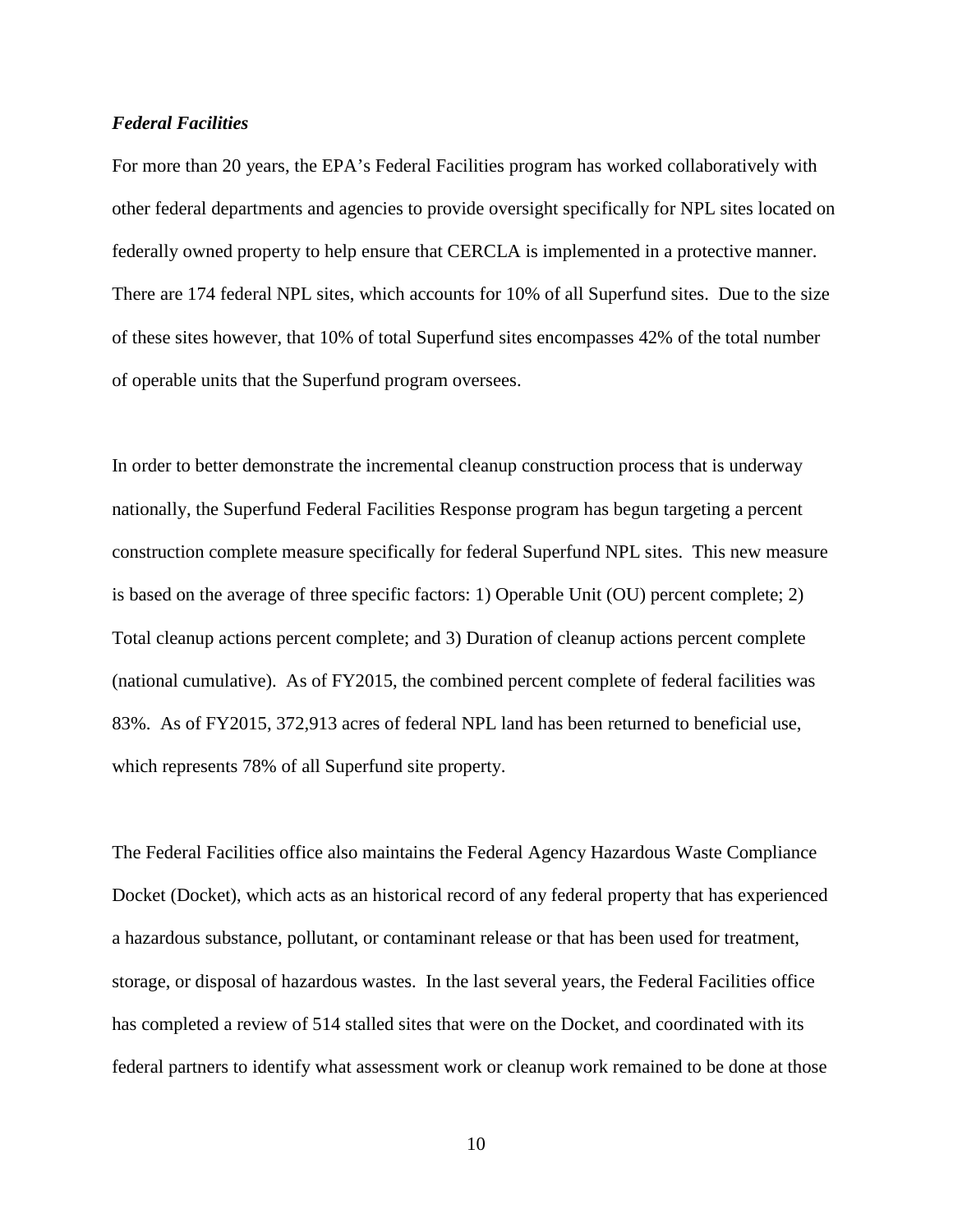facilities. In addition, the office has been working more closely with federal land management agencies to update the Docket and to make sure that all agencies are sharing information about the assessment and cleanup work that is underway at Docket sites.

The Federal Facilities cleanup program has found creative ways to reuse national lands while continuing cleanup on other portions of the properties. In 2015, Congress established a new National Historical Park to highlight the significance of the Manhattan Project, including portions of the Hanford Site in Washington State. At Hanford, a number of historic buildings are included in the new park. Cleanup to support development of the park took 20 years. One of the historic buildings currently serves as a museum documenting the effort to develop a nuclear weapon to help end World War II. Cleanup activities in other areas of the broader Hanford site remain ongoing but this combination of cleanup and historical preservation allows the United States to fulfill its commitment to cleaning up the environment and allow public access to memorialize a significant era in the nation's history.

Since 2010, EPA's Federal Facilities office has had a 34% reduction in appropriated dollars and 27% reduction in FTE. Due to this significant reduction in funds, the Federal Facilities program has developed new approaches for sharing expertise and contract vehicles across the regions to manage the funds as effectively and efficiently as possible but challenges to meeting program responsibilities remain. If funding levels remain at recent appropriations levels, the Federal Facilities office will struggle to keep pace with milestones that have been previously agreed upon with the states and other federal agencies, delaying the restoration and reuse of vital and valuable property and resources.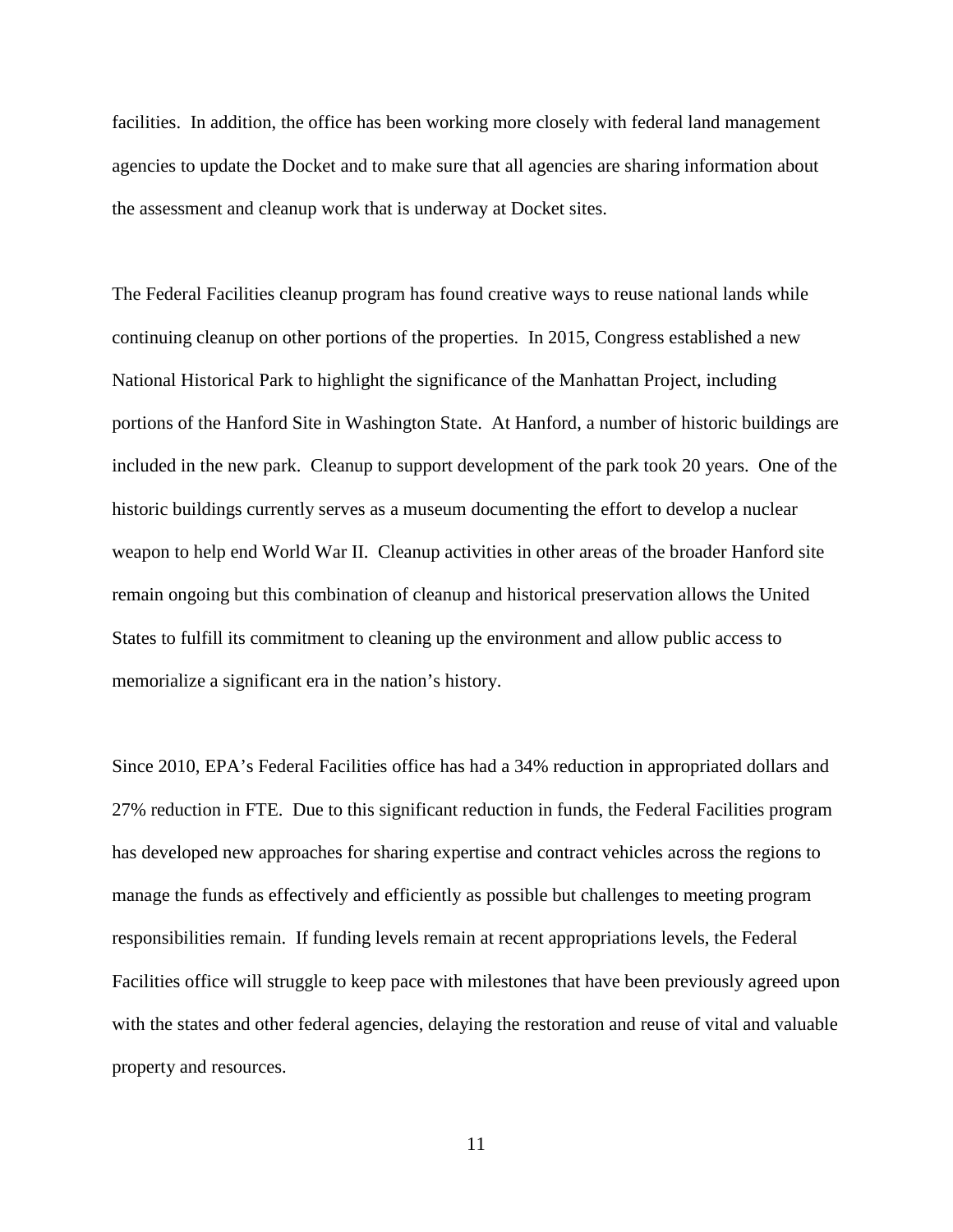#### **SUPERFUND PROGRAM CHALLENGES AND ACTIONS TAKEN**

While the Superfund program continues to make progress cleaning up hazardous waste sites, we still face numerous challenges. One such challenge is the Superfund Remedial Program's appropriated budget, which has declined from the FY 2011 enacted level of \$605 million to \$501 million in FY 2016. The decline in EPA's appropriated resources has resulted in a continued backlog of sites with unfunded new projects that are ready to start construction where other alternatives, such as PRPs conducting the work or special account resources, are not available for those projects. To help address some of the impact on new project starts, the FY 2017 President's budget requested an increase of \$20 million for the Superfund Remedial Program.

There are still sites where the EPA has not identified a viable potentially responsible party, and there are many EPA-performed activities that are not otherwise reimbursed. For this reason, the FY 2017 budget supports reinstatement of the Superfund tax authority. The Superfund tax on petroleum, chemical feedstock and corporate environmental income expired in 1995. Reinstating the Superfund tax authority would provide a stable, dedicated source of revenue for the Superfund Trust Fund and restore the historic nexus whereby parties benefiting from the manufacture and sale of substances found in hazardous waste sites contribute to the cost of cleanup. The reinstated tax authority is estimated to generate a revenue level of approximately \$1.8 billion in 2017 to more than \$2.8 billion annually by 2026. Total tax revenue over the period 2017 to 2026 is predicted to be \$25.4 billion. The revenues would be placed in the Superfund Trust Fund and would be available for appropriation from Congress to support the assessment and cleanup of the nation's highest risk sites within the Superfund program.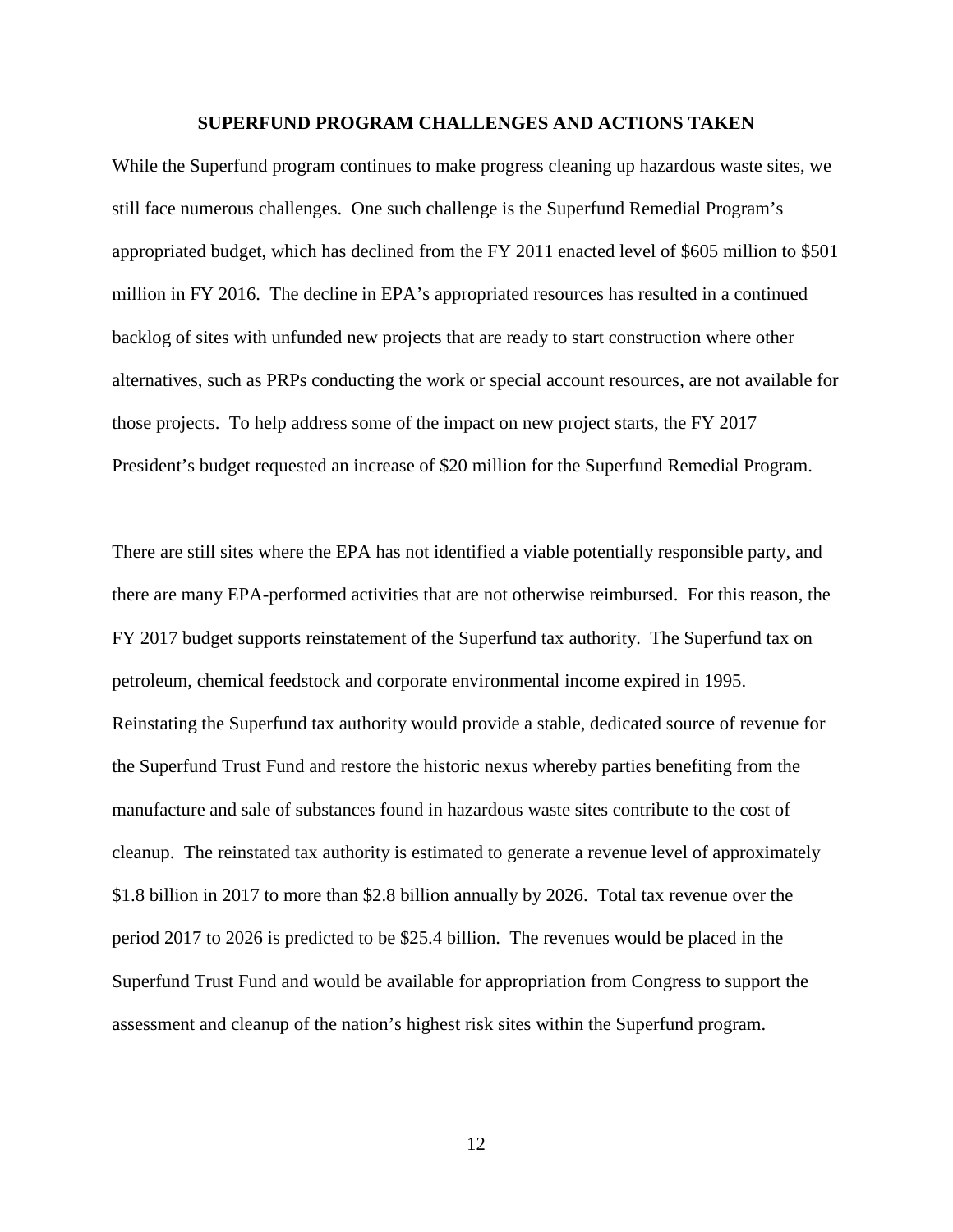In addition to challenges associated with funding new start projects, the Superfund budget for federal facility oversight has been particularly hard hit, with a significant decrease in FY 2014. The enacted budget was 21 percent lower than the FY 2014 president's budget request. The decrease has created a challenge to EPA's NPL oversight activities and may create situations where agency technical approval of NPL site cleanup documents are delayed. A further budget challenge is related to the need to more effectively manage cleanup resources to address the largest and most complex sites that have come to demand an increasing proportion of EPA's Superfund resources.

To address these Superfund program challenges, the EPA is integrating programmatic improvements across all stages of the cleanup process. We are working to integrate and leverage the agency's land cleanup authorities to put previously contaminated sites back into productive use while protecting human health and the environment. The EPA is also improving our cleanup enforcement activities as a means to address the funding challenges that our program faces. By obtaining responsible party participation in conducting and/or financing cleanups, we preserve Superfund monies to address sites where there are no viable responsible parties.

Starting in FY 2011, the EPA began reporting on a Superfund NPL site cleanup performance measure called "remedial action project completions." Projects under this category represent specific discrete actions, such as a particular medium remediated (as in groundwater contamination), areas of a site remediated (as in discrete areas of contamination such as building demolition), or particular technologies employed (as in soil vapor extraction). By highlighting this more focused aspect of the cleanup process as a performance measure, the EPA can monitor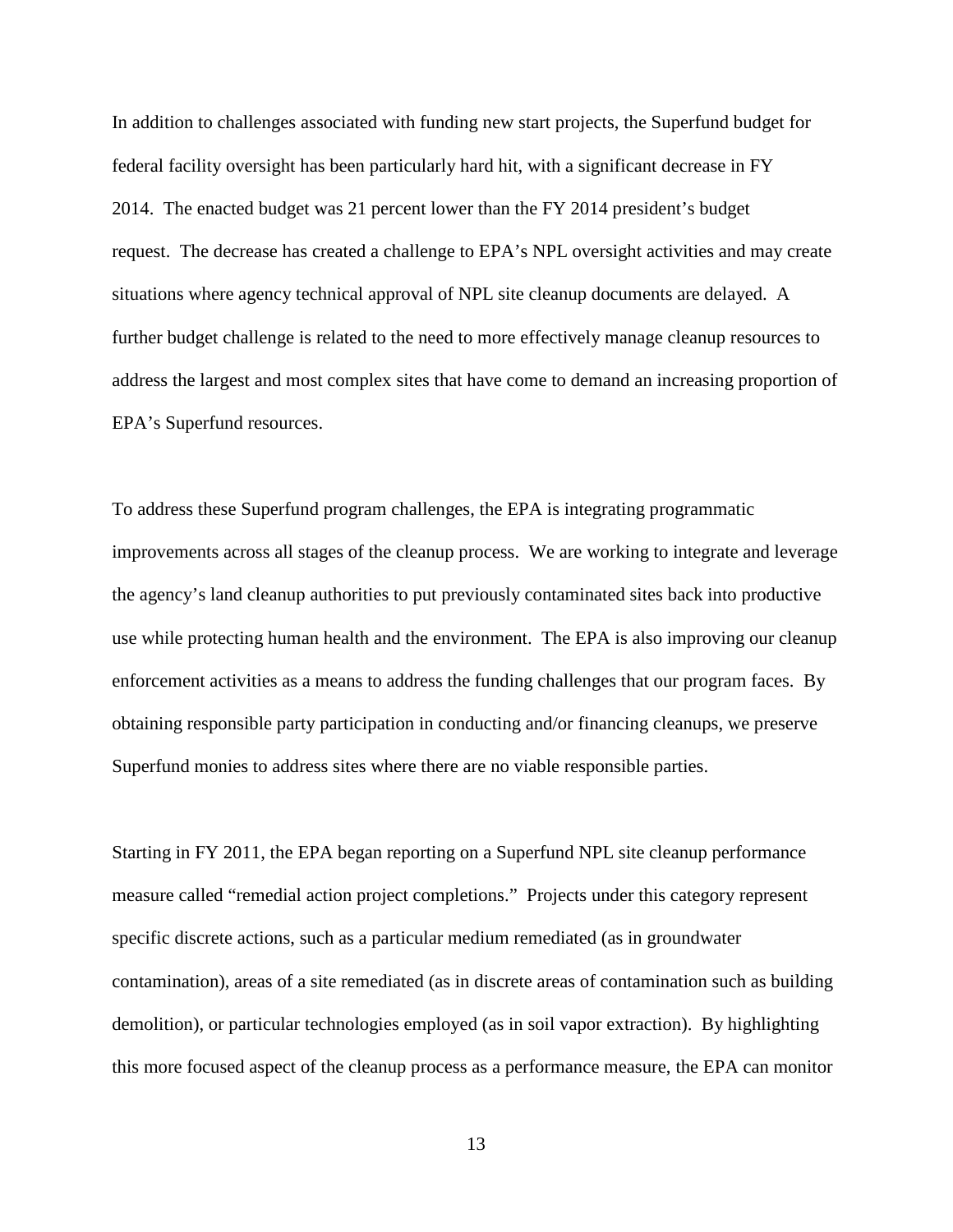incremental progress and can provide communities with greater opportunity to evaluate and hold the agency accountable for specific work conducted in the field in addition to overall progress toward risk reduction and reuse at Superfund sites.

In FY 2012, EPA completed a comprehensive "National Strategy to Expand Optimization Practices from Site Assessment to Site Completion." This strategy institutes changes to Superfund remedial program business processes to take advantage of newer tools and strategies that promote more effective and efficient cleanups. It lays out several objectives to achieve verifiably protective site cleanups that are faster, cleaner, greener and cheaper using techniques such as site evaluation, construction and operation and maintenance throughout the site cleanup life cycle. The Strategy also capitalizes on the benefits of optimization through multiple processes, including work planning, communicating, training, implementing, measuring and cost accounting. As part of this strategy, the EPA expects its regional offices to systemically apply optimization concepts throughout all remedial pipeline phases as a normal business practice. For example, at the Pemaco Superfund site in Maywood, California, the EPA reduced annual monitoring costs from approximately \$443,000 to \$230,000 using groundwater remedy optimization strategies.

In FY 2013, the EPA undertook the Superfund Remedial Program Review as a follow on to the earlier Integrated Cleanup Initiative. The EPA also did this recognizing the need to continue to critically evaluate program resources and cleanup processes to minimize impacts brought on by budget constraints and workforce and technology changes. The Review's Action Plan was released in November 2013 outlining short and long-term cleanup and program management